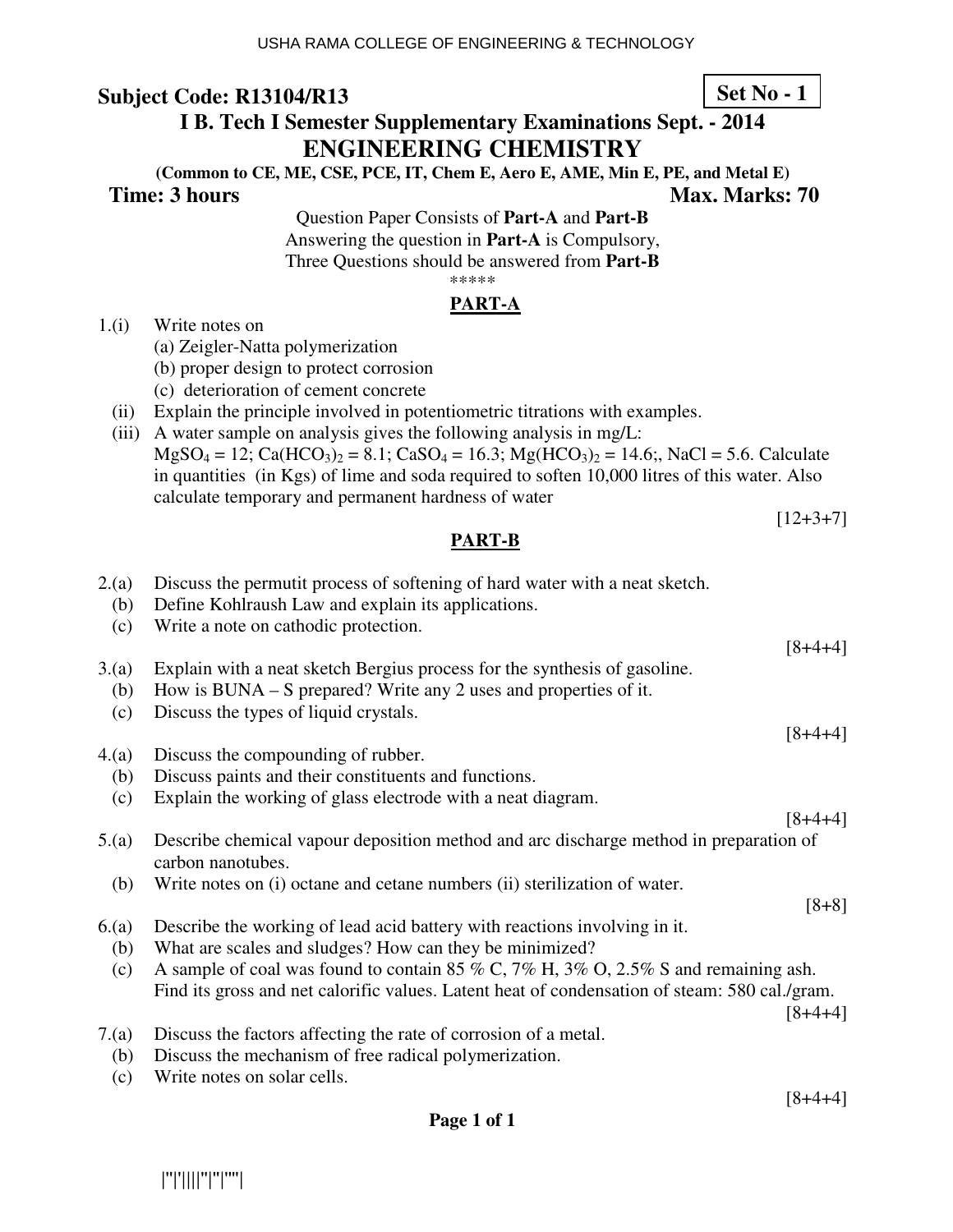# **I B. Tech I Semester Supplementary Examinations Sept. - 2014 ENGINEERING CHEMISTRY**

**(Common to CE, ME, CSE, PCE, IT, Chem E, Aero E, AME, Min E, PE, and Metal E) Time: 3 hours Max. Marks: 70 Max. Marks: 70** 

> Question Paper Consists of **Part-A** and **Part-B** Answering the question in **Part-A** is Compulsory, Three Questions should be answered from **Part-B** \*\*\*\*\*

### **PART-A**

1.(i) Write notes on

(a) reversible and irreversible galvanic cells (b) Pilling-Bedworth rule

(c) Kevlar (d) glass transition temperature of polymers

- (ii) A water sample contains  $Ca(HCO<sub>3</sub>)<sub>2</sub> = 35$  mg/L;  $Mg(HCO<sub>3</sub>)<sub>2</sub> = 26$  mg/L;  $CaSO<sub>4</sub> = 13.5$ mg/L;  $MgSO_4 = 14$  mg/L. Calculate temporary and permanent hardness of water.
- (iii) A sample of coal was found to have the following percentage composition:  $C = 78\%$ ,  $H = 6\%$ ,  $O = 11\%$ ,  $N = 2\%$ , and remaining is ash. Calculate the minimum air required for complete combustion of 1 Kg of coal. Calculate the HCV and LCV of coal sample. Latent heat of condensation of steam: 580 cal./gram.

**PART-B** 

- 2.(a) Describe with neat diagram the working of ion-exchange process.
	- (b) Explain the working of a fuel cell with a neat sketch.
	- (c) Discuss the chemical conversion coatings.
- 3.(a) Explain with a neat sketch fluid bed catalytic cracking to produce gasoline.
- (b) Write notes on (i) mechanical properties of polymers (ii) green house effect
- 4.(a) Discuss on any 2 moulding techniques of plastics.
	- (b) The equivalent conductance values of 0.05 M (at  $25^{\circ}$ C) NaCl, NH<sub>4</sub>Cl, NaOH and NH<sub>4</sub>OH are 124, 159.7, 235.8 and 10.56 mhocm<sup>2</sup>equiv<sup>-1</sup> respectively. Calculate the dissociation constant of NH4OH.
	- (c) Write notes on passivity of a metal to corrosion.

5.(a) Explain phase transfer method and aqeous phase method of green synthesis with examples.

- (b) Discuss (i) thermal cracking (ii) caustic embrittlement
- [8+8]
- 6.(a) Discuss the conductometric titrations. (b) Explain cold lime soda process.
	-
	- (c) What is knocking? What are antiknocking agents?
- 7.(a) Explain wet theory of corrosion with neat sketches.
	- (b) How is Thiokol prepared? Mention its properties and uses.
	- (c) Write notes on fullerenes. [8+4+4]

|''|'||||''|''|''''|

**Set No - 2**

[8+4+4]

 $[12+4+6]$ 

[8+4+4]

[8+8]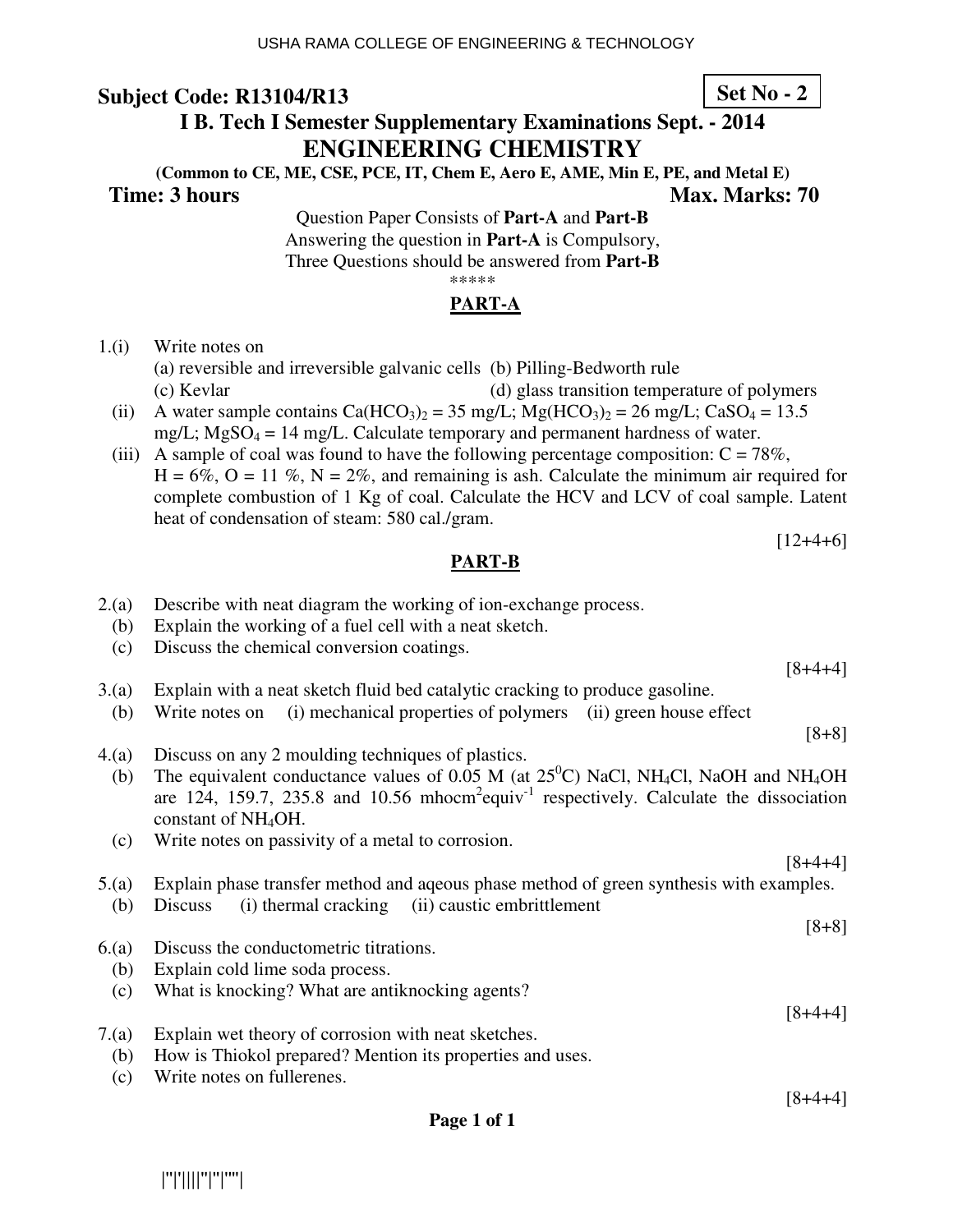# **I B. Tech I Semester Supplementary Examinations Sept. - 2014 ENGINEERING CHEMISTRY**

**(Common to CE, ME, CSE, PCE, IT, Chem E, Aero E, AME, Min E, PE, and Metal E) Time: 3 hours Max. Marks: 70 Max. Marks: 70** 

Question Paper Consists of **Part-A** and **Part-B** Answering the question in **Part-A** is Compulsory, Three Questions should be answered from **Part-B** \*\*\*\*\*

### **PART-A**

- 1.(i) Write notes on (a) knocking and antiknocking (b) photovoltaic cells (c) mechanism of anionic polymerization
	- (ii) Calculate the temporary and permanent hardness of water containing Ca  $(HCO<sub>3</sub>)<sub>2</sub> = 162$ ppm,  $Mg(HCO_3)_2 = 146$  ppm,  $MgCl_2 = 95$  ppm,  $CaSO_4 = 68$  ppm,  $NaCl = 125$  ppm.
	- (iii) The standard oxidation potential of Cd/Cd<sup>2+</sup> electrode is 0.403 V. Calculate the Cd<sup>2+</sup> concentration if the electrode oxidation potential is 0.5 V at 25 $^{0}$ C.
	- (iv) Differentiate between tinning and galvanizing.

#### **PART-B**

- 2.(a) With a neat sketch explain the working of (i) reverse osmosis and (ii) lime soda process
	- (b) Explain the working of lead acid battery.
	- (c) Write notes on differential aeration corrosion.
- 3.(a) Describe fractional distillation of crude oil. Write the various fractions obtained at different boiling ranges and their uses.
	- (b) How is polyvinyl chloride prepared? Give its uses and properties.
	- (c) Discuss any one method of green synthesis.
- 4.(a) Discuss compounding of plastics giving examples for each.
- (b) Write notes on bimetallic corrosion and stress corrosion.
- (c) Explain standard electrode potential.
- 5.(a) Write notes on (i) fullerenes (ii) green house effect
	- (b) A sample of coal containing 93% C; 5% H and remaining ash. When this coal was tested in the laboratory for its calorific value in bomb calorimeter, the following data was obtained. Weight of coal burnt =  $0.95g$ , Weight of water taken =  $650g$ , Water equivalent of bomb and calorimeter = 2,000 g, Rise in temperature =  $2.48^{\circ}$ C, Cooling correction temperature = 0.02<sup>0</sup>C, Fuse wire correction = 10.0 cal, Acid correction = 50.0 cal. Calculate the net and gross calorific value of coal in cal/g. Assume latent of heat of condensation = 580 cal per gram.
	- (c) Discuss internal treatment of hard water.

[8+4+4]

**Set No - 3**

[8+4+4]

 $[12+3+5+2]$ 

 $[8+4+4]$ 

 $[8+4+4]$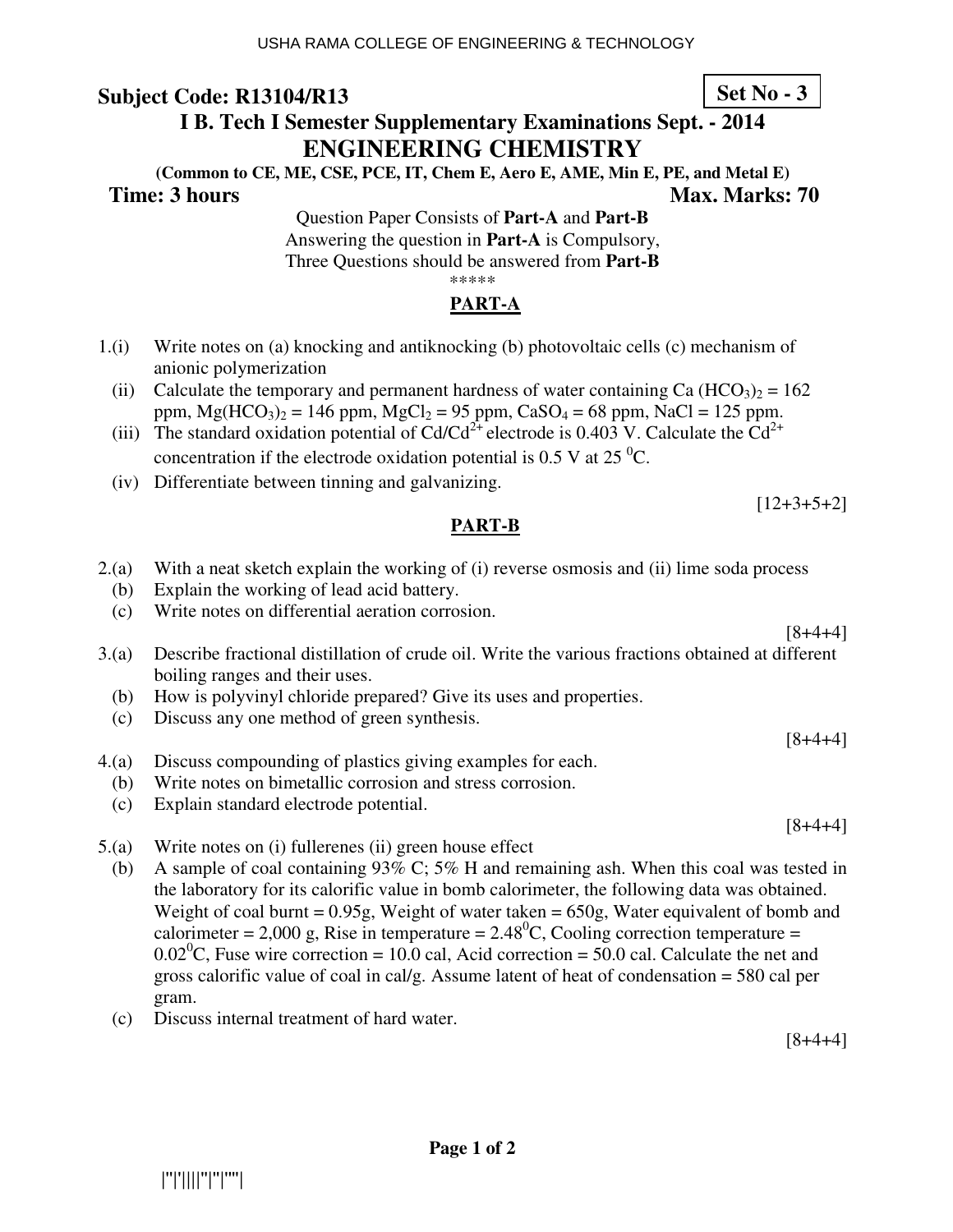#### USHA RAMA COLLEGE OF ENGINEERING & TECHNOLOGY

# **Subject Code: R13104/R13**

- 6.(a) Explain the working of calomel electrode and glass electrode with neat sketches.
	- (b) What is the principle of EDTA titration? Briefly describe the estimation of hardness of water by EDTA method.
	- (c) Mention the characteristics of a good fuel.
- 7.(a) What is corrosion? Discuss the theory of dry corrosion.
	- (b) How are Aramid-reinforced plastic prepared? What are its uses and properties?
	- (c) What are the drawbacks of rubber? How is rubber vulcanized?

 $[8+4+4]$ 

 $[8+4+4]$ 

**Set No - 3**